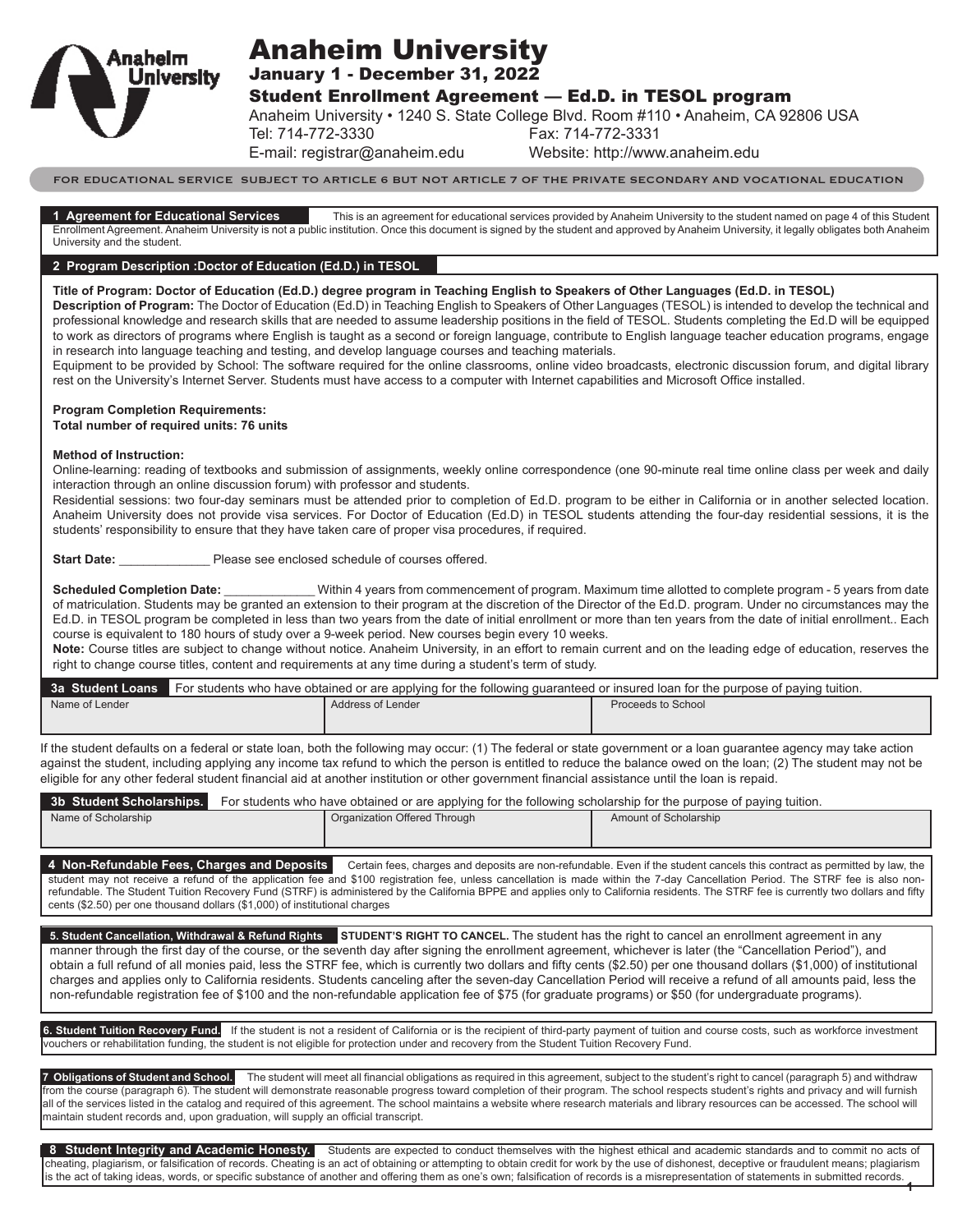9 Admissions Practices. The applicant has been informed that s/he has been accepted into the program and that official transcripts or required documentation must be received by the institution within one enrollment period not to exceed 12 semester credits, or the student's application will no longer be valid.

10. Policy on Student Satisfaction and Student Grievance Procedures Anaheim University places great emphasis on putting the educational experience of its student body as the first priority of its administration, faculty, and staff. In line with this "Students First, Always" policy, the University seeks to continuously improve the educational experience of its students, including the quality of academics, learning resources, online learning system, and Student Services. Students have the opportunity to provide feedback at the end of each term through questionnaires. In addition, students always have the opportunity to provide feedback, seek assistance, and express grievances to Student Services by sending an e-mail. Grievances sent in writing will receive a response within 10 days of the University receiving the grievance. Once a grievance is received, it will be directed to the appropriate department and the individual responsible for overseeing that department. Grievances that cannot be resolved by the department will be referred to the Vice-President for Administrative Affairs and the Office of the President. A student or any member of the public may file a complaint about this institution with the Bureau for Private Postsecondary Education by calling 888-370-7589 toll-free, or by completing a complaint form, which can be obtained on the bureau's internet web site: www.bppe.ca.gov.

Any questions a student may have regarding this enrollment agreement that have not been satisfactorily answered by the institution may be directed to the Bureau for Private Postsecondary Education at 1747 North Market Blvd., Ste 225, Sacramento, CA 95834, www.bppe.ca.gov., by calling 888-370-7589 or 916-574-8900, or by sending a fax to 916-263- 1897, or by contacting the Distance Education Accrediting Commission (DEAC) at https://www.deac.org/Student-Center/Complaint-Process.aspx.

**11. Student Complaint Process** Anaheim University is registered with the Maryland Higher Education Commission. The complaint process for students who are enrolled in Anaheim University and reside in Maryland is as follows: (1) Difficulties with program structures, schedules, or other issues should first be discussed with the student's professor. (2) If unresolved, students should then email the support team support@anaheim.edu with any questions or concerns. The support team will respond as quickly as possible with a resolution to the student's problem. Anaheim University is subject to investigation of complaints by the Office of the Attorney General or the Maryland Higher Education Commission. Any complaints should be directed to: Maryland Attorney General, Consumer Protection Division, 200 St. Paul St. Baltimore, MD 21202, 410-528-8662 or 888-743-0823 (toll Free)

| 12 Itemization and total of fees and charges.                                                                                                                                                                                                                               |                                            | The following itemizes all of the fees and charges for which the student is responsible.                                                                                                                                                                                                                                                                                                                                                                                                                                                                                                                                                                                                                                                                                                                                                                                                                                                                                                                                                                                                                                                                                                    |
|-----------------------------------------------------------------------------------------------------------------------------------------------------------------------------------------------------------------------------------------------------------------------------|--------------------------------------------|---------------------------------------------------------------------------------------------------------------------------------------------------------------------------------------------------------------------------------------------------------------------------------------------------------------------------------------------------------------------------------------------------------------------------------------------------------------------------------------------------------------------------------------------------------------------------------------------------------------------------------------------------------------------------------------------------------------------------------------------------------------------------------------------------------------------------------------------------------------------------------------------------------------------------------------------------------------------------------------------------------------------------------------------------------------------------------------------------------------------------------------------------------------------------------------------|
| Ed.D. in TESOL DEGREE PROGRAM<br><b>Non-Refundable Fees</b><br>Application Fee (Non-refundable after 7 days)                                                                                                                                                                | 75.00                                      | ** We offer a discounted on-campus housing option for the residential session - the cost varies depending on location. You may opt for<br>alternate accomodations. The cost of travel will vary, depending on your distance from the residential session and your mode of transporta-<br>tion. Anaheim University does not provide visa services. For Doctor of Education (Ed.D.) in TESOL students attending the four-day residen-<br>tial sessions, it is the students' responsibility to ensure that they have taken care of proper visa procedures, if required.                                                                                                                                                                                                                                                                                                                                                                                                                                                                                                                                                                                                                        |
| Registration Fee (Non-refundable after 7 days)<br>STRF Fee* (non-refundable; CA residents only)                                                                                                                                                                             | 100.00<br>111.00                           | Affordable Pay-As-You-Learn System: Pay for only one course at a time, or receive a 10% discount on tuition by paying 100% of your program<br>fees at the time you enroll.                                                                                                                                                                                                                                                                                                                                                                                                                                                                                                                                                                                                                                                                                                                                                                                                                                                                                                                                                                                                                  |
| DUE UPON SUBMISSION OF THIS ENROLLMENT AGREEMENT<br><b>Course Fees</b><br>Tuition per course (\$500 per credit x four credits)<br>Records Fee per term<br>TOTAL PER COURSE FEE<br>Residential Session Fees (2 required - \$1,200 each) \$<br>(Room & Board not included) ** | 2.000.00<br>200.00<br>2,200.00<br>2,400.00 | Student Tuition Recovery Fund (STRF): The Student Tuition Recovery Fund (STRF) is administered by the California BPPE and applies<br>only to California residents. The STRF fee is currently two dollars and fifty cents (\$2.50) per one thousand dollars (\$1,000) of institutional<br>charges The State of California established the Student Tuition Recovery Fund (STRF) to relieve or mitigate economic loss suffered by a<br>student in an educational program at a qualifying institution, who is or was a California resident while enrolled, or was enrolled in a residency<br>program, if the student enrolled in the institution, prepaid tuition, and suffered an economic loss. Unless relieved of the obligation to do so,<br>you must pay the state-imposed assessment for the STRF, or it must be paid on your behalf, if you are a student in an educational program,<br>who is a California resident, or are enrolled in a residency program, and prepay all or part of your tuition. You are not eligible for protection<br>from the STRF and you are not required to pay the STRF assessment, if you are not a California resident, or are not enrolled in a residency |
| <b>Additional Fees</b><br>Transfer credit fee (per course) (optional)<br>Original Transcript                                                                                                                                                                                | 75.00<br>No cost                           | program.<br>Note: Program fees do not include textbooks or dissertation publishing. A student can plan on approximately \$200 in textbook purchases per<br>course. A textbook list may be found in the online resources of the student website.                                                                                                                                                                                                                                                                                                                                                                                                                                                                                                                                                                                                                                                                                                                                                                                                                                                                                                                                             |
| Each Additional Transcript Fee<br><b>End of Program Fees</b>                                                                                                                                                                                                                | 25.00                                      | Monthly Payment Plans: Students who choose to pay for their programs with an approved monthly payment plan arrangement must<br>complete and sign Attachment D of the Enrollment Agreement. All monthly payment plans are offered in compliance with the regulations of<br>the Truth-in-Lending Act of 1968.                                                                                                                                                                                                                                                                                                                                                                                                                                                                                                                                                                                                                                                                                                                                                                                                                                                                                 |
| Diploma<br>Replacement Diploma (optional)<br>Replacement Cover (optional)<br>Course Completion Letter (optional)                                                                                                                                                            | No cost<br>200.00<br>75.00<br>35.00        | Anaheim University's programs are approved for VA benefits for US military.<br>YOU ARE RESPONSIBLE FOR THIS AMOUNT. IF YOU ARRANGE A STUDENT LOAN FROM A LENDER, YOU ARE RESPONSIBLE<br>FOR REPAYING THE LOAN AMOUNT PLUS ANY INTEREST IMPOSED BY THE LENDING INSTITUTION LESS THE AMOUNT OF ANY                                                                                                                                                                                                                                                                                                                                                                                                                                                                                                                                                                                                                                                                                                                                                                                                                                                                                            |
| <b>TOTAL COST OF PROGRAM</b>                                                                                                                                                                                                                                                | 44.375.00                                  | REFUND.                                                                                                                                                                                                                                                                                                                                                                                                                                                                                                                                                                                                                                                                                                                                                                                                                                                                                                                                                                                                                                                                                                                                                                                     |

# Payment Information: Registration Fee

To complete the enrollment process, Anaheim University must receive a one-time registration fee of \$100 at the time the enrollment agreement is submitted. This fee is non-refundable after seven days. Please indicate the method of payment you would like to use:

Credit card (form available at www.anaheim.edu/credit-card)

| Please check |
|--------------|
| ←            |
|              |

Please check here if you would like to use the same credit card that was used for your application fee Check (please mail to Anaheim University, Office of Admissions Room 110, 1240 S. State College Blvd., Anaheim, CA 92806)

| Check (please mail to Anaheim University, Office of Admissions Room 110, 1240 S. State College Blvd., Anaheim, CA 92806) |  |  |  |  |  |  |
|--------------------------------------------------------------------------------------------------------------------------|--|--|--|--|--|--|
|--------------------------------------------------------------------------------------------------------------------------|--|--|--|--|--|--|

Bank transfer (please contact registrar@anaheim.edu for further information)

RESOURCES Anaheim University makes certain provisions in order to provide access to library resources and library services for all students enrolled directly through Anaheim University. However, students enrolled in Anaheim University's online graduate degree programs are required to have an additional reserve fund to be used for the purchase of journals and research - materials that will aid them in their studies by providing information specific to their unique areas of interest and research - and to provide access to software and other resources that may help them in the completion of their studies. The research reserve fund is \$2,000 for doctoral students to be used over the duration of their program. Note: Students are not required to spend the entire research fund - only that amount necessary in order to carry out their research. "By signing below I acknowledge that I have read this information and agree to comply with this requirement."

| Signature of student<br>Date (Month / Day / Year)                                   | Signature of Anaheim University Representative | Date (Month / Day / Year) |
|-------------------------------------------------------------------------------------|------------------------------------------------|---------------------------|
| <b>Transfer Credit</b><br>Have you been granted any transfer credits (\$75/course)? | YES<br>NO.                                     | Please check              |

If so, for which course(s)?

**2** NOTICE: YOU MAY ASSERT AGAINST THE HOLDER OF THE PROMISSORY NOTE YOU SIGNED IN ORDER TO FINANCE THE COST OF THE EDUCATIONAL PROGRAM ALL OF THE CLAIMS AND DE-FENSES THAT YOU COULD ASSERT AGAINST THIS INSTITUTION, UP TO THE AMOUNT YOU HAVE ALREADY PAID UNDER THE PROMISSORY NOTE.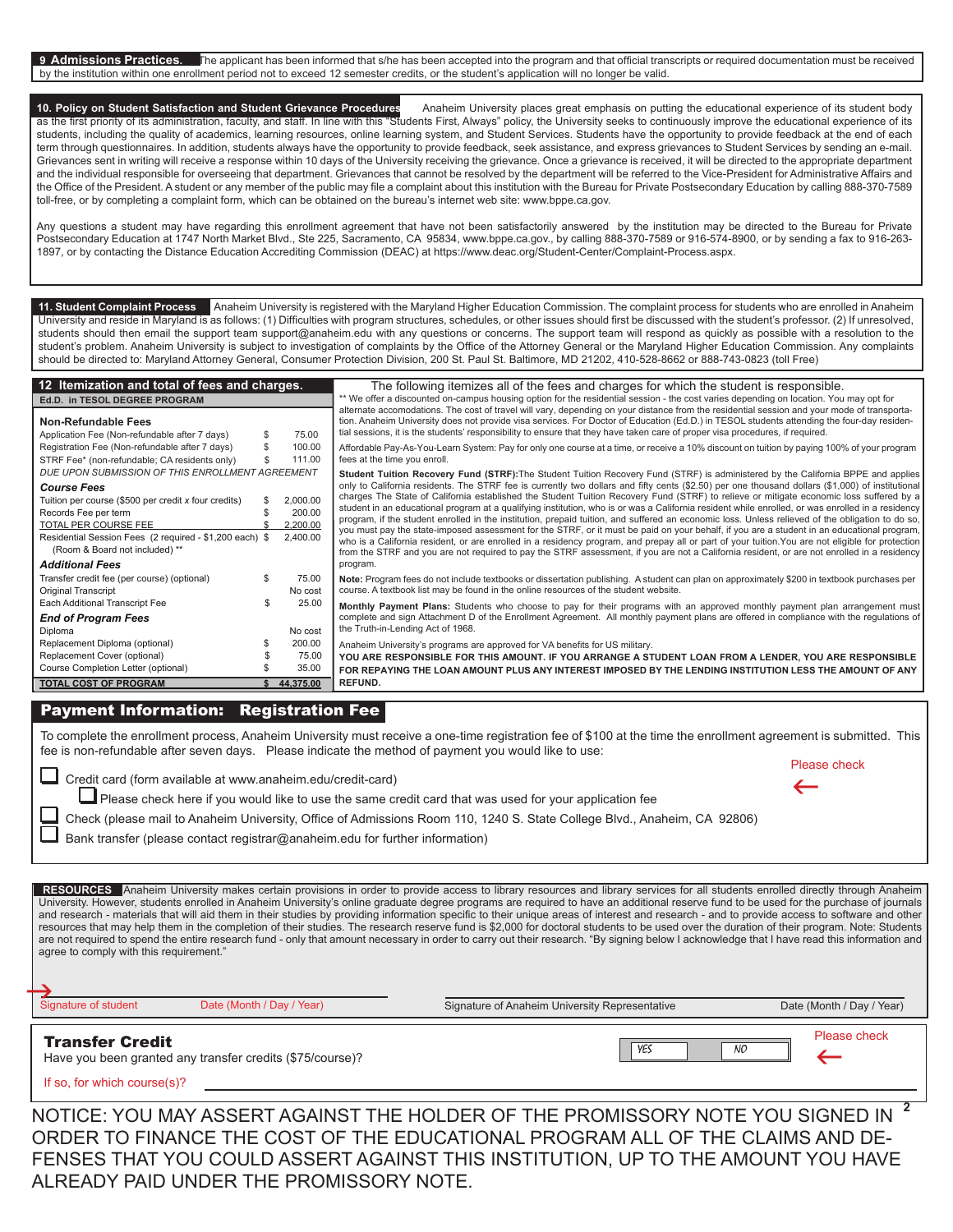| 11b TOTAL CHARGES FOR THE CURRENT PERIOD OF ATTENDANCE 1 |
|----------------------------------------------------------|
|----------------------------------------------------------|

ESTIMATED TOTAL CHARGES FOR THE ENTIRE EDUCATIONAL PROGRAM: \$44,375.00<br>THE TOTAL CHARGES THE STUDENT IS OBLIGATED TO PAY UPON ENROLLMENT: \$15.00 THE TOTAL CHARGES THE STUDENT IS OBLIGATED TO PAY UPON ENROLLMENT.

## Transfer Credit

Have you been granted any transfer credits (\$75/course)?

Please check YES NO NO

#### If so, for which course(s)?

#### Notice Concerning State Approval

Anaheim University is approved to operate by the California Bureau for Private Post-Secondary Education. "Approval to operate" means that Anaheim University operates in compliance with state standards as set forth in the California Education Code and the California Code of Regulations.

# Notice Concerning Transferability of Units and Degrees Earned at our Institution

Anaheim University is accredited by the Distance Education Accrediting Commission (DEAC). The DEAC is listed by the U.S. Department of Education as a recognized accrediting agency and recognized by the Council for Higher Education Accreditation (CHEA). In general, qualifications from accredited universities are widely recognized; however, prospective students are advised to check with their respective school districts, state, professional organizations and government agencies when licensing and/or credentials are the eventual objective of the prospective student. It is entirely up to the discretion of the college, university or institution for which a student is seeking admission, to decide on the acceptance of the said student into a given degree program and the transferability of units and degrees to other institutions is not guaranteed. It is recommended that if transfer of credit or degree is the eventual goal of the prospective student, that the student contact all institutions in which the student is potentially interested in seeking enrollment. The transferability of credits you earn at Anaheim University is at the complete discretion of an institution to which you may seek to transfer. Acceptance of the Doctor of Education in TESOL degree program you earn in the Anaheim University Graduate School of Education is also at the complete discretion of the institution to which you may seek to transfer. If the credits that you earn at this institution are not accepted at the institution to which you seek to transfer, you may be required to repeat some or all of your coursework at that institution. For this reason, you should make certain that your attendance at this institution will meet your educational goals. This may include contacting an institution to which you may seek to transfer after attending Anaheim University to determine if your credits or degree will transfer.

"My signature below indicates that I have read and understand the information above."

| Signature of student                                                                                                                                                                                                                                                                                                                                                                                                                                                                                                                                                                                                                                                                                      | Date (Month / Day / Year)     | Signature of Anaheim University Representative | Date (Month / Day / Year)                                          |  |
|-----------------------------------------------------------------------------------------------------------------------------------------------------------------------------------------------------------------------------------------------------------------------------------------------------------------------------------------------------------------------------------------------------------------------------------------------------------------------------------------------------------------------------------------------------------------------------------------------------------------------------------------------------------------------------------------------------------|-------------------------------|------------------------------------------------|--------------------------------------------------------------------|--|
| <b>Attachment A to Student Enrollment Agreement</b><br>"Checklist of Pre-Enrollment Disclosures" (please initial below)                                                                                                                                                                                                                                                                                                                                                                                                                                                                                                                                                                                   |                               | Date of Application                            | $\leftarrow$                                                       |  |
| The school represents and the school acknowledges that before the student signed the enrollment agreement, the school provided each of the following materials to the student, and<br>gave the student a sufficient opportunity to read and review each of the materials before obtaining the student's signature to the agreement. The initials of the school's representative and<br>the student signify that the materials were provided to the student at the time and in the manner required.<br>I have received all of the materials in the following checklist of Pre-Enrollment Disclosures, which I acknowledge by initialing them:                                                              |                               |                                                | (Please initial)                                                   |  |
| Enrollment agreement - upon signing the enrollment agreement, the student received a copy of this agreement, including all<br>applicable information, the title of the program, and an itemization and total of all charges:                                                                                                                                                                                                                                                                                                                                                                                                                                                                              |                               | School                                         | AU<br>Student<br>STUDENT INITIALS<br>(Please initial               |  |
| Catalog [or brochure] - before signing the enrollment agreement, the student received a copy of the school's catalog [or<br>brochure], including a description of the program of instruction:                                                                                                                                                                                                                                                                                                                                                                                                                                                                                                             |                               | School                                         | AU<br><b>Student</b><br><b>STUDENT INITIALS</b>                    |  |
| <b>Explanation of withdrawal and refund rights (Attachment B of this enrollment agreement)</b> - before signing the enrollment<br>agreement, the student received a written statement of the refund policy that applies if the student withdraws after the<br>cancellation period, including examples of how the policy applies:                                                                                                                                                                                                                                                                                                                                                                          |                               | School                                         | (Please initial<br>AU<br><b>STUDENT INITIALS</b><br><b>Student</b> |  |
| Performance Fact Sheet (Attachment C of this enrollment agreement) - "Prior to signing this enrollment agreement, you<br>must be given a catalog or brochure and a School Performance Fact Sheet, which you are encouraged to review prior to signing<br>this agreement. These documents contain important policies and performance data for this institution. This institution is required<br>to have you sign and ate the information included in the School Performance Fact Sheet relating to completion rates, placement<br>rates, license examination passage rates, and salaries or wages, and the most recent three-year cohort default rate, if applicable,<br>prior to signing this agreement." |                               | School                                         | (Please initia<br>AU<br>Student STUDENT INITIALS                   |  |
| 13. Certification by student<br>I understand that this is a legally binding contract. My signature below certifies that I have read, understood, and agreed to my rights, responsibilities and<br>obligations and those of Anaheim University, and that the institution's cancellation and refund policies have been clearly explained to me. I have received all of the                                                                                                                                                                                                                                                                                                                                  |                               |                                                |                                                                    |  |
| materials in the above checklist of Pre-Enrollment Disclosures, which I acknowledge by initialing them.                                                                                                                                                                                                                                                                                                                                                                                                                                                                                                                                                                                                   |                               |                                                |                                                                    |  |
| Signature of student                                                                                                                                                                                                                                                                                                                                                                                                                                                                                                                                                                                                                                                                                      | Date (Month / Day / Year)     | Signature of Anaheim University Representative | Date (Month / Day / Year)                                          |  |
| <b>Publicity Release and Personal Data</b>                                                                                                                                                                                                                                                                                                                                                                                                                                                                                                                                                                                                                                                                |                               |                                                |                                                                    |  |
| authorize Anaheim University to use my name, statements and likeness, without charge, for promotional purposes in Anaheim University publications, video<br>webpages, or in other formats.<br>Signature of student:                                                                                                                                                                                                                                                                                                                                                                                                                                                                                       |                               | Date (Month / Day / Year) _                    |                                                                    |  |
| <b>First Name</b>                                                                                                                                                                                                                                                                                                                                                                                                                                                                                                                                                                                                                                                                                         | ast Name                      |                                                | OFFICE USE ONLY<br>Copy given to student:                          |  |
| <b>Street Address:</b>                                                                                                                                                                                                                                                                                                                                                                                                                                                                                                                                                                                                                                                                                    |                               |                                                | Date:<br>(Month / Day / Year)                                      |  |
| City                                                                                                                                                                                                                                                                                                                                                                                                                                                                                                                                                                                                                                                                                                      | State / Province / Prefecture | Zip / Postal Code                              | Country                                                            |  |
| Anaheim University and Accessibility Accommodations<br>Anaheim University will make reasonable provision for students with learning or other disabilities. Do you have a disability that you would like the University to<br>accommodate?<br>Please check<br>YES<br>NO.<br>المستحدث والمتحامل المستحار المتحارب المستحدث والمستحدث والمستحدث والمستحاث<br>ومعموم والمستحدث والتقام والمتحامل والمقالة والمتحالة                                                                                                                                                                                                                                                                                           |                               |                                                |                                                                    |  |